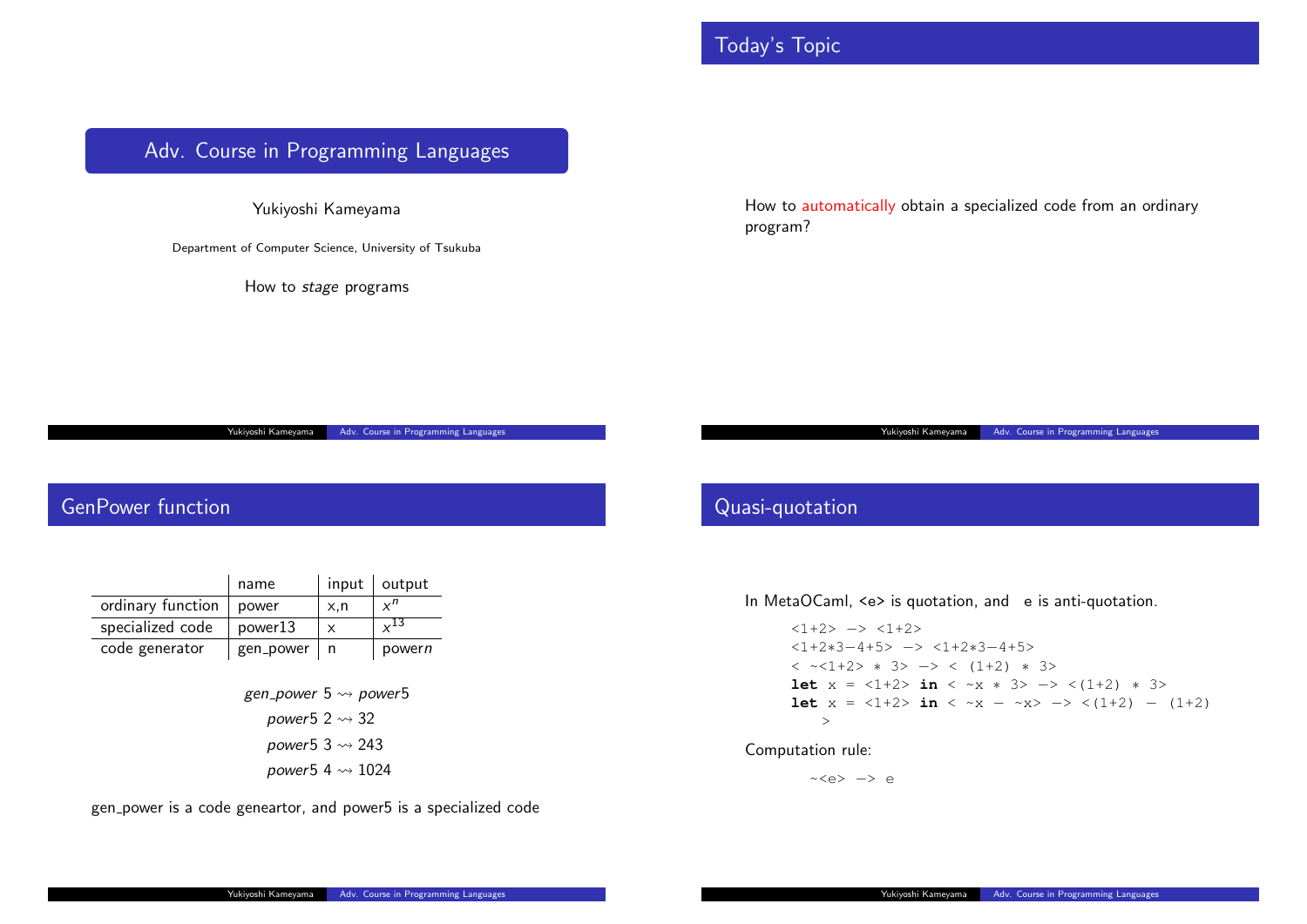### Basics of Types

#### Types of functions:

**let** incr x = x + 1 incr: int *−*> int **let** foo(x,y) = x + y foo : (int *∗* int) *−*> int **let** goo x y = x + y goo : int *−*> int *−*> int

#### Arrow (*→*) represents the function type.

power : int *−*> int *−*> int power 2 5 = 32 gib : int *−*> int *−*> int *−*> (int*∗*int) gib  $3 \ 1 \ 1 = (3, 5)$ 

#### GenPower Function

#### GenPower Function (code gene

```
let rec genp n x =
  if n = 0 then <1else if (even n
         \leqsquare \sim (\leqelse < ~x * ~(general)
genp 0 <y> −> <1>
genp 1 <y> -> < ∗
               → > < ~\sim→ > ~ ~ < ~ \frac{1}{2}genp 2 <y> -> <sq
               → <sq
genp 3 <y> −> <y ∗ (square (y + 1))>
```
Yukiyoshi Ka

Adv. Course in Programming Languag

## How to make GenPower

How to obtain GenPower from Power?

```
let rec power n x =
  if n = 0 then 1
  else if (even n) then
        square (power (n/2) x)
  else x ∗ (power (n−1) x)
let rec genp n x =
  if n = 0 then \langle 1 \rangleelse if (even n) then
        \langle \text{square} \rangle \sim (\text{genp} (n/2) x)else < ~x ∗ ~(genp (n−1) x)>
```
Quite similar: we only have to insert  $\leq$  and  $\leq$  at some suitable places.

# Coloring power function (1)

Idea: Coloring by red for stat

```
let rec power n x =
if n = 0 then 1
else x * (power (n - 1) x)
```
- $1$  0 and 1 are static. We regard power
- <sup>2</sup> We assume *n* is static are
- $3$  Then  $n=0$  and  $n-1$  become
- $4$  The conditional (if  $n=0$
- 5 Nothing more is static (the remaining the remaining the remaining  $(1 + \frac{1}{2})$

By quoting red parts, we get

**let rec** *genp*  $n \le x$  = *if n = 0 then 1 else < x \* ∼(genp (n - 1) <x>) >*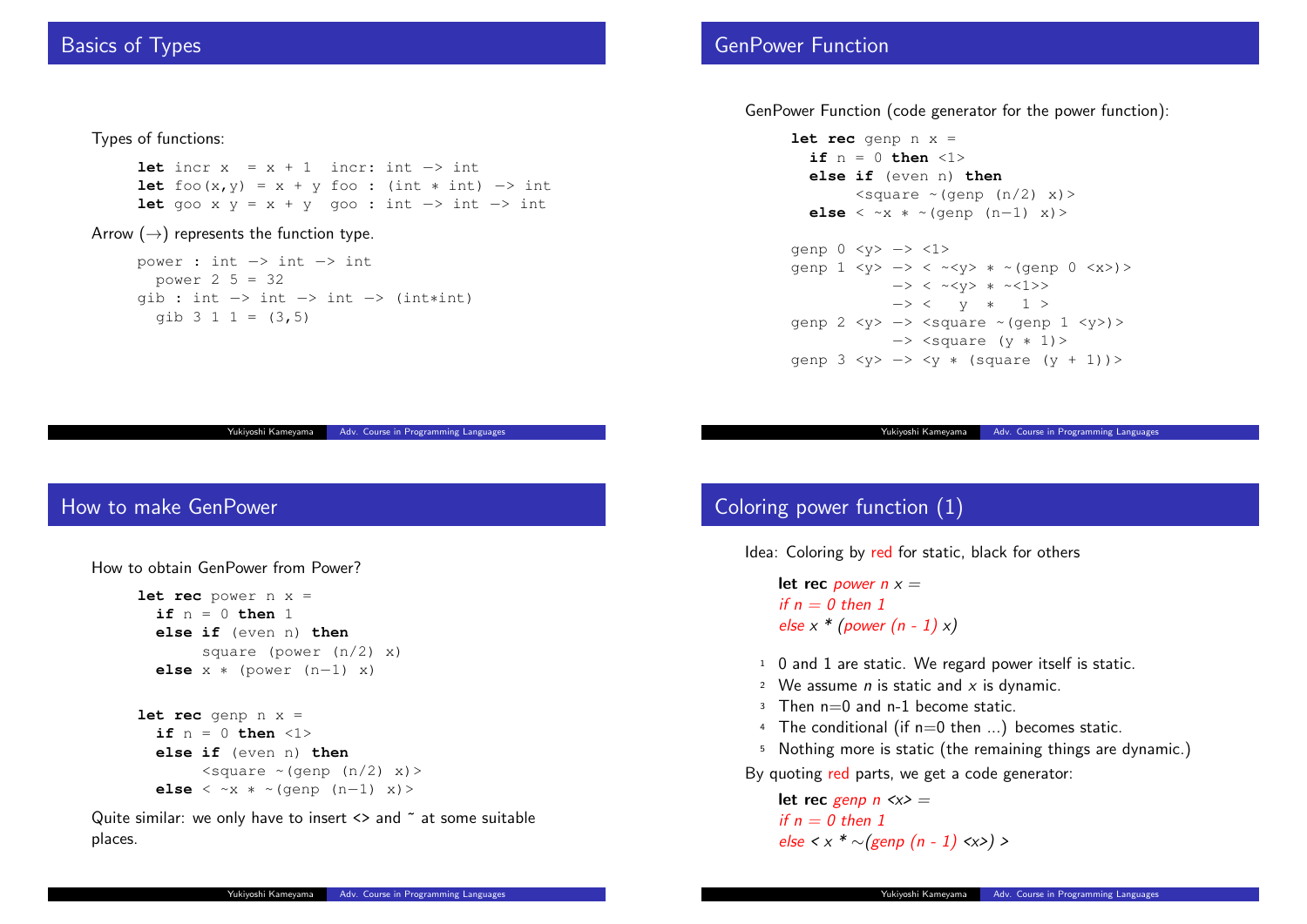#### Coloring power function (2)

Problem 1 in the previous code:

**let rec** *genp n <x> = if n = 0 then 1 else < x \* ∼(genp (n - 1) <x>) >*

Here, then-branch returns an integer 1, while else-branch returns a code (program). Solution: we replace 1 by <1>, even though we

can compute the value of 1 statically.

**let rec** *genp n <x> = if*  $n = 0$  *then*  $\langle 1 \rangle$ *else < x \* ∼(genp (n - 1) <x>) >*

Adv. Course in Program

#### Coloring better power function

Starting from:

**let rec** power2 n [x =](#page-0-0) **if** n = 0 **then** 1 **else if** (even n) **then** square (power2 (n/2) x) **else** x *∗* (power2 (n*−*1) x)

We obtain the following generator by coloring:

```
let rec genp2 n x =if n = 0 then \langle 1 \rangleelse if (even n) then
         \langle \text{square} \rangle \sim (\text{genp2} (n/2) x)else < ~x ∗ ~(genp2 (n−1) x)>
```
## Coloring power function (2)

Problem 2 in the previous code:

**let rec** *genp*  $n \le x$  = *if n = 0 then <1> else < x \* ∼(genp (n - 1) <x>) >*

Here,  $\langle x \rangle$  cannot be an argum

replace it by y. Then <x> bec

**let rec** *genp n y = if n = 0 then 1 else* < ∼*y*  $*$  ~ (genp (n -

with some magical code:

**let** *genp\_main*  $n =$ *< fun x -> ∼(genp n <x>) >*

Yukiyoshi Kamey

#### Generalized Fibonacci Fun

| let rec qib n x y   |                     |  |
|---------------------|---------------------|--|
| if $n = 0$ then     |                     |  |
| else let $(r1, r1)$ |                     |  |
| $(r2, r1+r2)$       |                     |  |
|                     |                     |  |
|                     |                     |  |
| gib 0 1 1           | $\rightarrow$ $(1,$ |  |
| gib 1 1 1           | $\rightarrow (1,$   |  |
| gib 2 1 1           | $\Rightarrow$ (2,   |  |
| qib 3 1 1           | $\Rightarrow$ (3,   |  |
| qib 4 1 1           | $\Rightarrow$ (5,   |  |
|                     |                     |  |
| qib 4 3 7           | $\Rightarrow$ (27)  |  |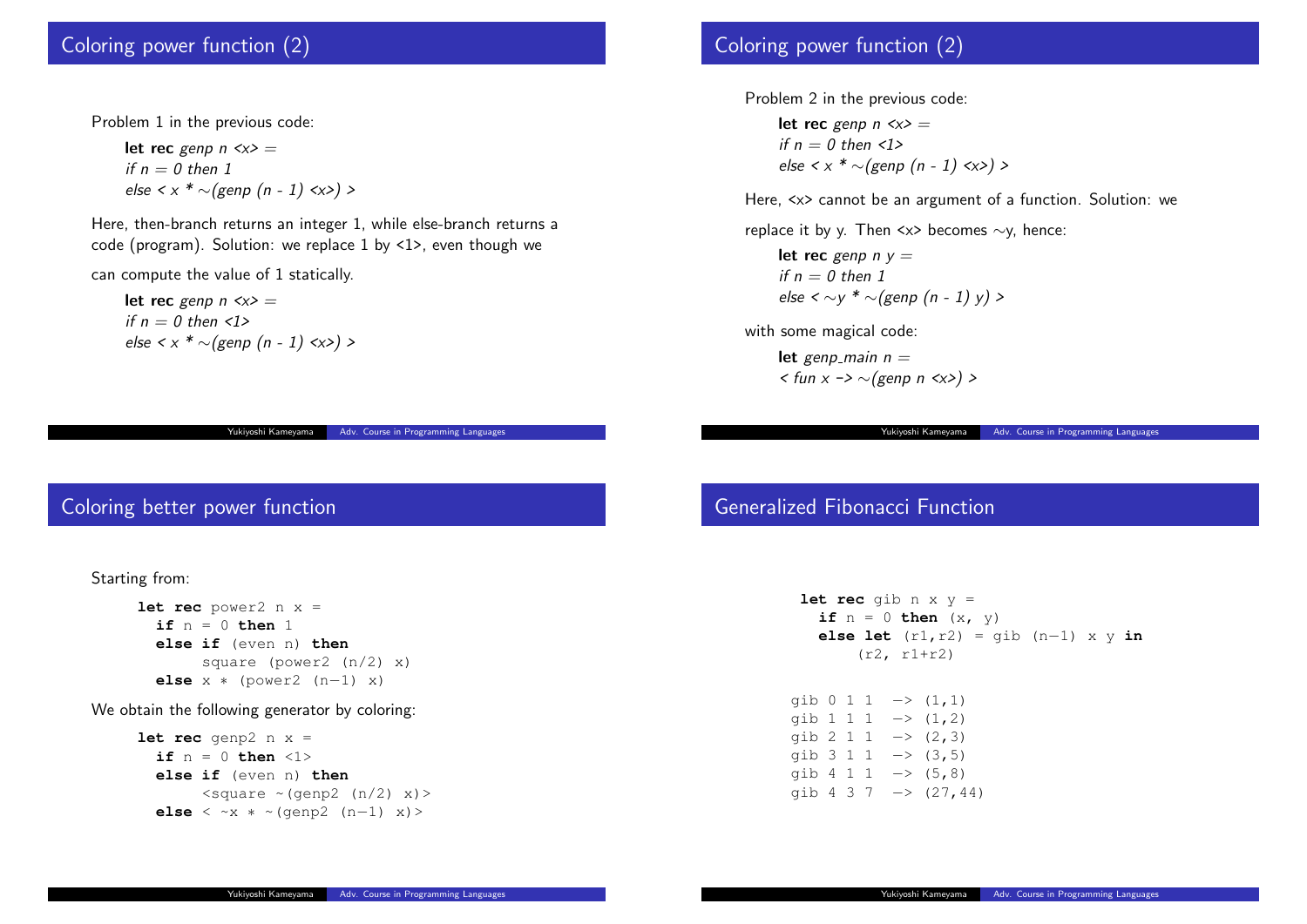#### Generalized Fibonacci Function

Assumption: we know the value of *n*, but not that of *x* or *y*.

*let rec*  $gib \, n \times y =$ *if n = 0 then (x, y) else let (r1,r2) = gib (n-1) x y in (r2, r1+r2)*

We get a generator for Gibonacci:

let rec gib\_gen  $n \times y =$ if  $n = 0$  then  $(x, y)$ else let  $(r1, r2) = gib\_gen (n-1) x y in$  $\langle$  ( $r2, r1 + r2 \rangle$ )

oshi Kameyama Adv. Course in Programming Languag

## Slightly Different Power

When the order of argument[s is reversed:](#page-0-0)

```
let rec power3 x n =
 if n = 0 then 1
 else if (even n) then
       square (power3 x (n/2))
 else x ∗ (power3 x (n−1))
```
Impossible to color "power3" and " $(n/2)$ ", but not "x".

## Coloring power function (S

- $\blacktriangleright$  Starting from an ordinar  $static/dy$ namic information about its arguments, and  $s$
- $\blacktriangleright$  We can automatically de coloring.

Very simple analysis on progr more).

But coloring is not sufficient

Yukiyoshi K

### Generalize Fibonacci

Assumption: we know the value

*let rec gib*  $n \times y =$ *if n = 0 then (x, y) else let (r1,r2) = gib (n-(r2, r1+r2)*

The dynamic expression r2 ap which should be static. (Prob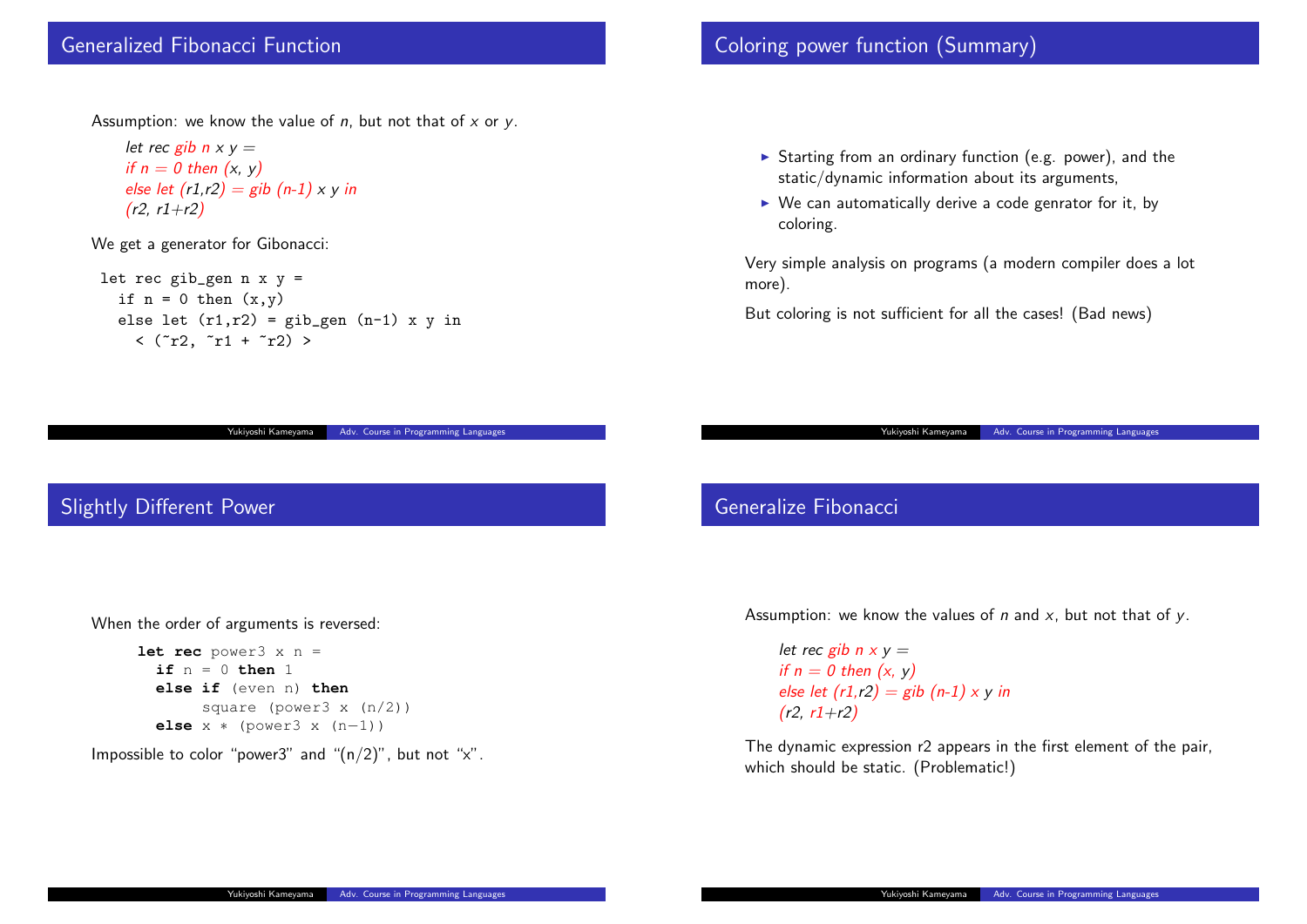#### Higher-order Function

Map is a typical higher-order function:

```
let rec map f lst =
  match lst with
  | [ ] \rightarrow [ ]| h :: tl -> (f h) :: (map f tl)
in
  map (fun x \rightarrow x + 1) [3; 7; 2; 5]
==>
  [4; 8; 3; 6]
```
Yukiyoshi Kameyama | Adv. Course in Programming Languages

#### How can we obtain code generators in general?

Coloring *expressions* is NOT [sufficient.](#page-0-0)

We need a better way than two colors:

- $\blacktriangleright$  The first Power. Input: n and x, Output.
- $\blacktriangleright$  The second Power. Input: x and n, Output.
- ▶ The first Gib. Input: n, x, y, Output: left and right.
- $\blacktriangleright$  The second Gib. Input: n, x, y, Output: left and right (?).
- ▶ Higher-order case: a variable f may contain two colors.

Solution: coloring *types*.

### Staging with Higher-order

Suppose we know the length  $(dynamic)$ , and we want to g

```
let rec map_gen2 f lst
  match lst with
  | [ ] \rightarrow [ ]| h :: tl -> .<(. "f .
in
  map_gen2 .<some_fun>.
\Rightarrow .< [some_func a1; some
```
It is rather difficult to disting

Yukiyoshi Ka

## Coloring Types in GenPow

let rec power  $n x =$ if  $n = 0$  then 1 else  $x * (power (n-1))$ power : int -> int -> int

The type of power:  $int \rightarrow$ The type of power\_gen: ?

- $\blacktriangleright$  *n* is static (red), so its ty
- $\blacktriangleright$  *x* is dynamic (black), so
- $\blacktriangleright$  the returned object is dy

The type of power gen:  $\text{int}$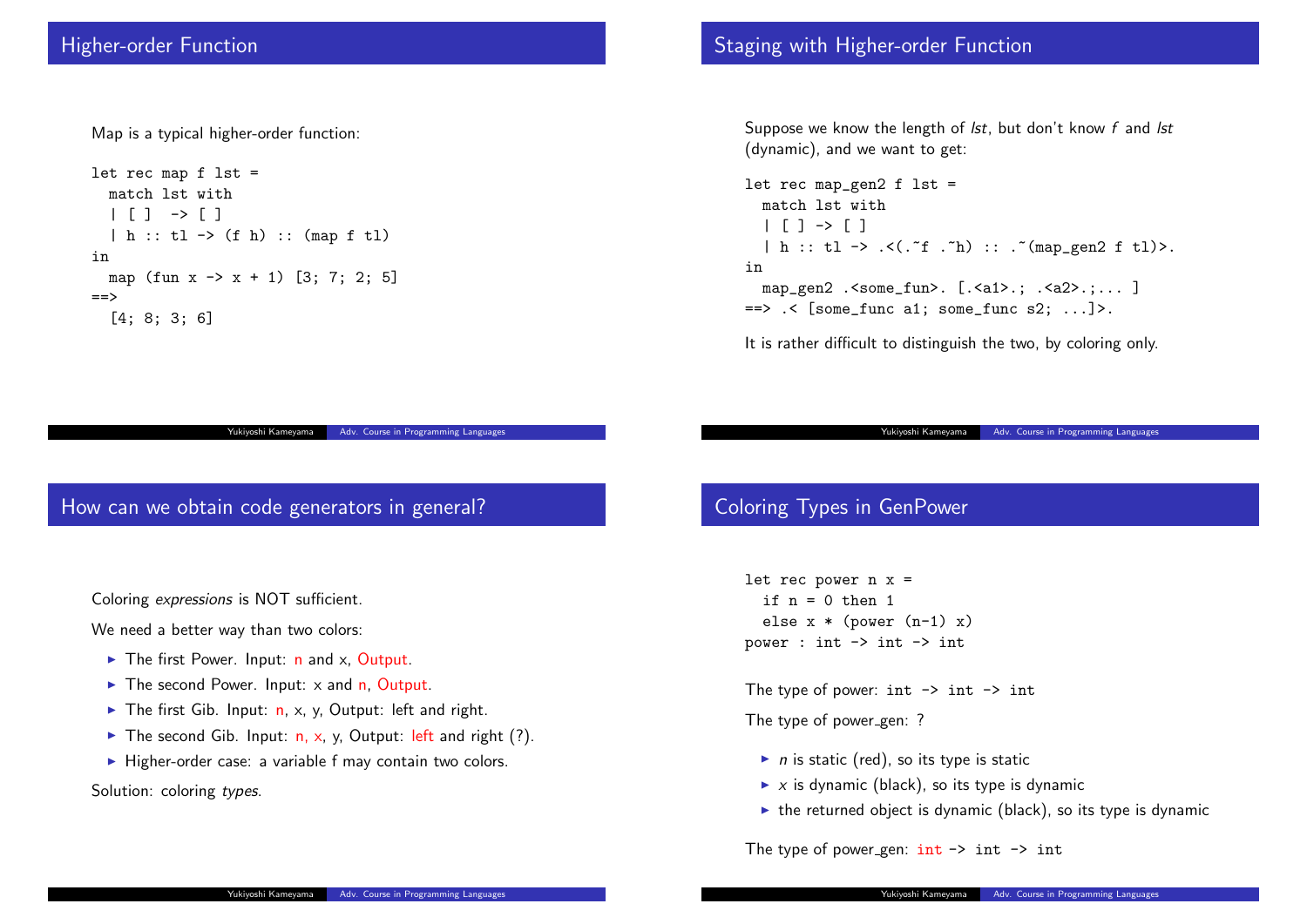#### Coloring Types in GenPower

The type of power gen:  $int \rightarrow int \rightarrow int$ We write it as  $int \rightarrow (int \ code) \rightarrow (int \ code)$ gen\_power : int -> (int code) -> (int code) gen\_power  $3 \le 5$  ==>  $\le 5 * 5 * 5 * 1$ > gen\_power  $3 \le 2+3$  ==>  $\le (2+3) * (2+3) * (2+3) * 1$ If *n* is dynamic, and *x* is static, then we have another type: gen\_power2 : (int code)  $\rightarrow$  int  $\rightarrow$  (int code)

Yukiyoshi Kameyama | Adv. Course in Programming Languages

#### Type Inference does the job

```
gib : int \rightarrow (int code) \rightarrow (int code) \rightarrow ((int code)<sup>*</sup> (int code))
```

```
let rec gen_gib n \times y =if n = 0 then (x,y)else let (r1,r2) = gen_gib (n-1) x y in
    (r2, < r1 + r2 >)gen_gib : int -> int code -> int code
          -> int code * int code
```
To make the argument *x* static (of type int), we need a wrapper function:

```
let wrapper n \times y =gen_gib n <x> y
wrapper : int -> int -> int code
          -> int code * int code
```
Using the lifting (of MetaOCaml):

### Type Inference does the jo

let rec gib  $n \times y =$ if  $n = 0$  then  $(x,y)$ else let  $(r1, r2) = g1$ (r2, r1+r2) gib : int  $\rightarrow$  int  $\rightarrow$  int

Assume *n* and *x* are staitc, and

We want to assign consistent

- $\triangleright$  (NG) gib : int  $\rightarrow$  int  $\rightarrow$
- ▶ (OK) gib : int *→* (int code) *→* (int code) *→* ((int code)\* (int code))

Type inference tells how we constand

Yukiyoshi Kamey

### Quiz

#### Which one is computed station

```
Assumption: a, b, c
```

```
let rec foo a b c
  if a > 0 then
   foo (a<sup>+</sup>b) (b+c
  else
   foo 3\,5 (foo b
```